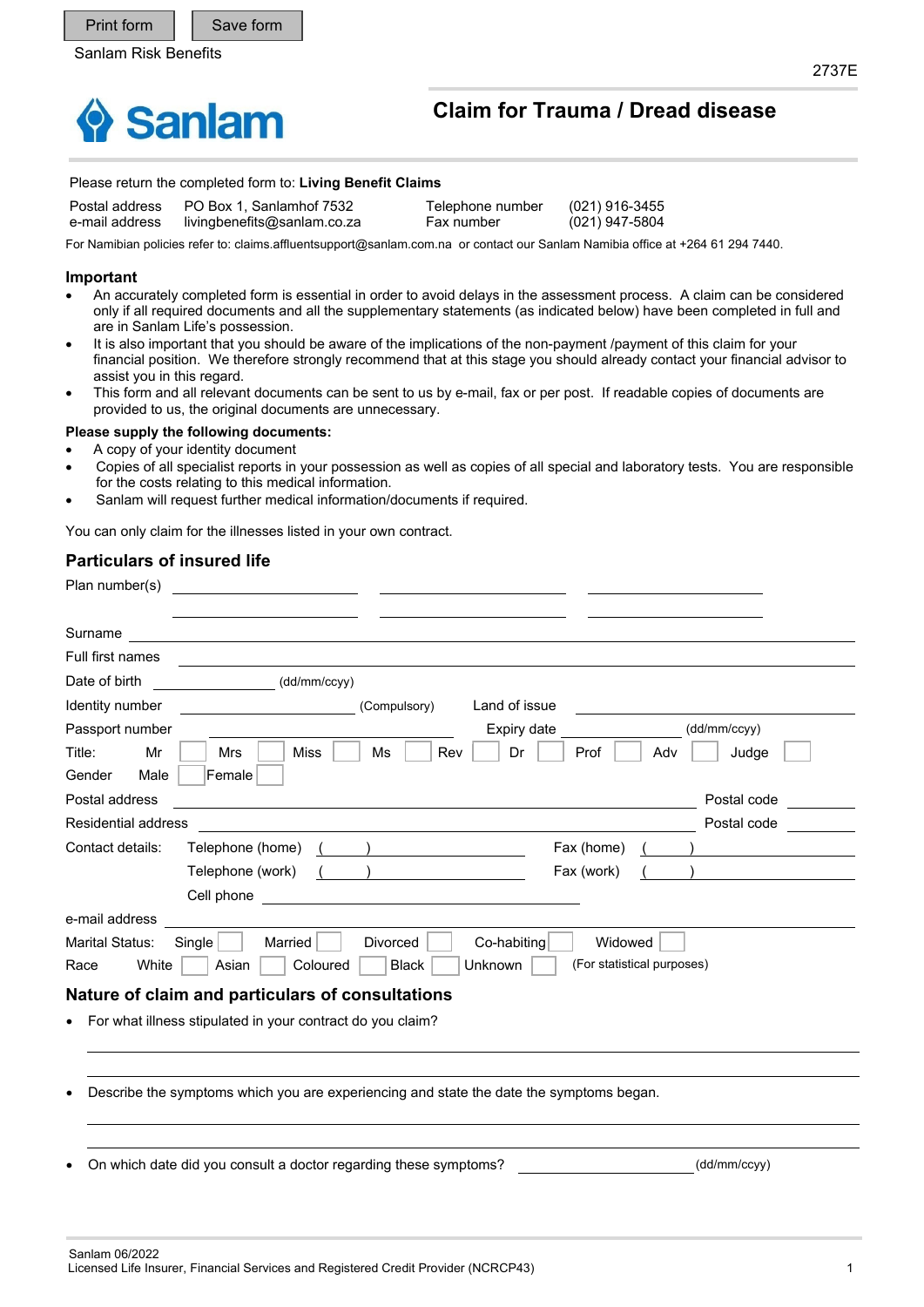| Plan number(s)                                                                                                                                                                                                                 |                                                                                                                      |                                                                                                                            |                                                |                                           |
|--------------------------------------------------------------------------------------------------------------------------------------------------------------------------------------------------------------------------------|----------------------------------------------------------------------------------------------------------------------|----------------------------------------------------------------------------------------------------------------------------|------------------------------------------------|-------------------------------------------|
| State the initials, surname, address of this doctor, as well as the telephone number.                                                                                                                                          |                                                                                                                      |                                                                                                                            |                                                |                                           |
|                                                                                                                                                                                                                                |                                                                                                                      | Fax number                                                                                                                 | ) and the contract of $\overline{\phantom{a}}$ |                                           |
| <b>Medical history</b>                                                                                                                                                                                                         |                                                                                                                      |                                                                                                                            |                                                |                                           |
| State the initials, surname, address and telephone number of your:                                                                                                                                                             |                                                                                                                      |                                                                                                                            |                                                |                                           |
| Present family doctor                                                                                                                                                                                                          | <u> 1989 - Johann Barbara, martin amerikan basal dan berasal dan berasal dalam basal dan berasal dan berasal dan</u> |                                                                                                                            |                                                |                                           |
|                                                                                                                                                                                                                                |                                                                                                                      | Telephone number ( ) Fax number ( )                                                                                        |                                                |                                           |
|                                                                                                                                                                                                                                |                                                                                                                      | Previous family doctor <u>contract and the contract of the contract of the contract of the contract of the contract of</u> |                                                |                                           |
| $\bullet$                                                                                                                                                                                                                      |                                                                                                                      | Since which date have you been consulting your present family doctor? _____________________(dd/mm/ccyy)                    |                                                |                                           |
| $\bullet$                                                                                                                                                                                                                      |                                                                                                                      | State the date when you last consulted your family doctor. _____________________(dd/mm/ccyy)                               |                                                |                                           |
|                                                                                                                                                                                                                                |                                                                                                                      |                                                                                                                            |                                                |                                           |
| Details of doctors, specialists and consultations you consulted regarding the condition that caused the claim.                                                                                                                 |                                                                                                                      |                                                                                                                            |                                                |                                           |
| Name and surname                                                                                                                                                                                                               | Type of specialist                                                                                                   | <b>Address</b>                                                                                                             | <b>Telephone</b><br>number                     | <b>First consultation</b><br>(dd/mm/ccyy) |
|                                                                                                                                                                                                                                |                                                                                                                      |                                                                                                                            | $\lambda$                                      |                                           |
|                                                                                                                                                                                                                                |                                                                                                                      |                                                                                                                            | $\lambda$                                      |                                           |
|                                                                                                                                                                                                                                |                                                                                                                      |                                                                                                                            | $\lambda$                                      |                                           |
|                                                                                                                                                                                                                                |                                                                                                                      |                                                                                                                            | $\lambda$                                      |                                           |
| State the initials, surname, address and contact number of the doctor(s) who referred you to the specialist(s) mentioned above:                                                                                                |                                                                                                                      |                                                                                                                            |                                                |                                           |
| Telephone number ( ) and the contract of the contract of the contract of the contract of the contract of the contract of the contract of the contract of the contract of the contract of the contract of the contract of the c |                                                                                                                      | Fax number $($ $)$                                                                                                         |                                                |                                           |
| Telephone number ( )                                                                                                                                                                                                           |                                                                                                                      | Fax number $($ $)$                                                                                                         |                                                |                                           |
| Other Trauma/Dread disease insurance                                                                                                                                                                                           |                                                                                                                      |                                                                                                                            |                                                |                                           |
| Trauma / Dread disease insurance at other insurers (irrespective of whether a claim has been submitted):                                                                                                                       |                                                                                                                      |                                                                                                                            |                                                |                                           |
| Name of insurer                                                                                                                                                                                                                |                                                                                                                      | Plan- $/$<br>Reference number                                                                                              | <b>Sum insured</b><br>(R)                      | <b>Cessation date</b><br>(dd/mm/ccyy)     |
|                                                                                                                                                                                                                                |                                                                                                                      |                                                                                                                            |                                                |                                           |
|                                                                                                                                                                                                                                |                                                                                                                      |                                                                                                                            |                                                |                                           |
|                                                                                                                                                                                                                                |                                                                                                                      |                                                                                                                            |                                                |                                           |
|                                                                                                                                                                                                                                |                                                                                                                      |                                                                                                                            |                                                |                                           |
|                                                                                                                                                                                                                                |                                                                                                                      |                                                                                                                            |                                                |                                           |
|                                                                                                                                                                                                                                |                                                                                                                      |                                                                                                                            |                                                |                                           |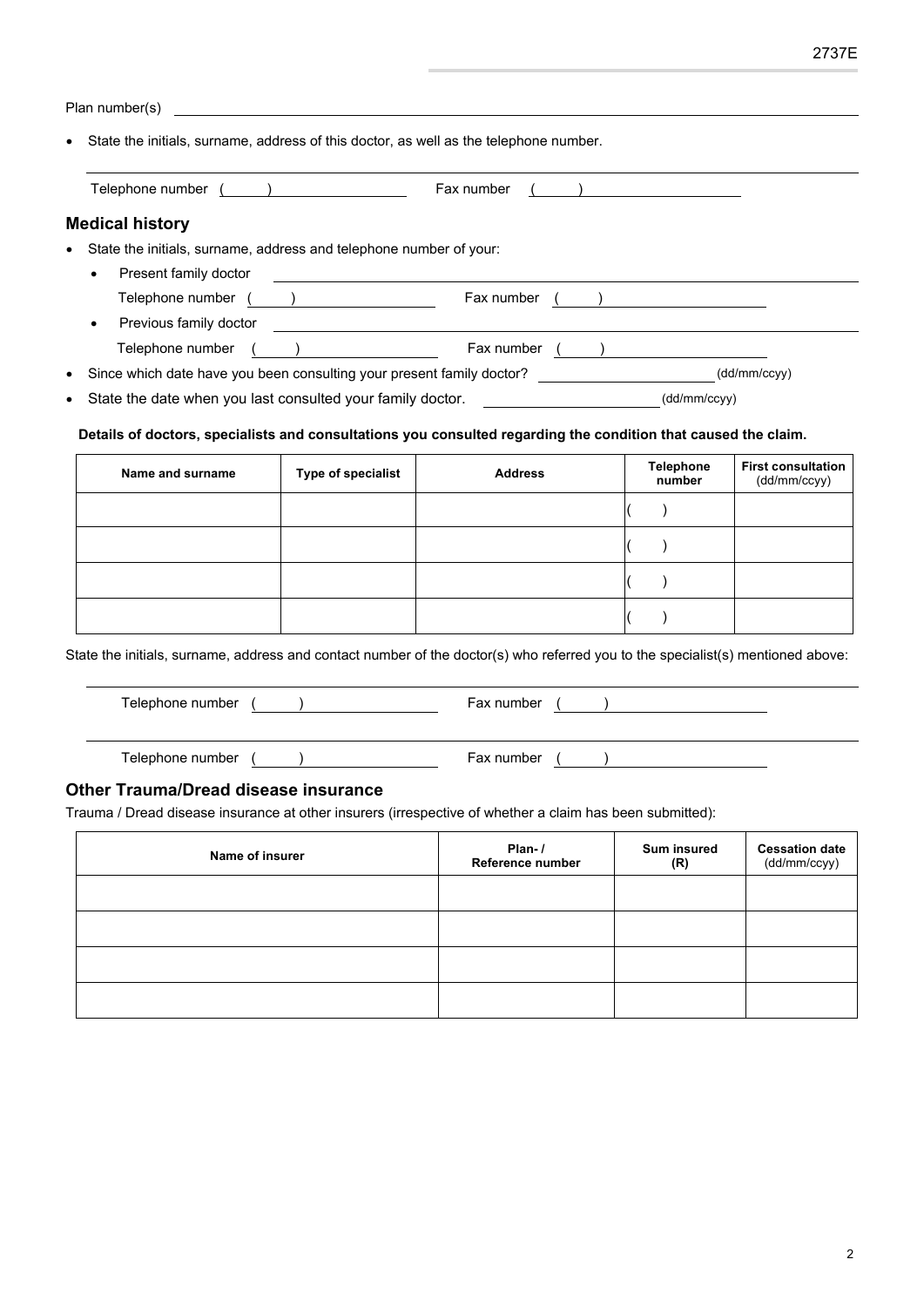Plan number(s)

## **Payments**

Please note that the payments must be continued until a claim, if any, has been admitted.

# **Bank particulars**

Provide us with a copy of your bank statement (not older than three months) on a bank letterhead containing the account number and account holder's name.

Please complete **ONE** of the 3 options provided.

# **1. Details of account holder/plan holder**

### **A. Natural person / legal entity**

| Title                                                                                                    |                                                                                                                                                                                                                                                        |
|----------------------------------------------------------------------------------------------------------|--------------------------------------------------------------------------------------------------------------------------------------------------------------------------------------------------------------------------------------------------------|
|                                                                                                          | Full names and surname / Registered name of legal entity                                                                                                                                                                                               |
| Previous / Maiden name                                                                                   |                                                                                                                                                                                                                                                        |
| National identity number                                                                                 |                                                                                                                                                                                                                                                        |
| Issuing country of identity number                                                                       |                                                                                                                                                                                                                                                        |
| Nationality/Citizenship                                                                                  |                                                                                                                                                                                                                                                        |
| Gender                                                                                                   | Male<br>Date of birth <b>Exercise Section</b><br>(dd/mm/ccyy)<br>Female                                                                                                                                                                                |
| Country of residence                                                                                     |                                                                                                                                                                                                                                                        |
| Country of birth                                                                                         |                                                                                                                                                                                                                                                        |
| Monthly income                                                                                           | Date of last income ________________<br>R<br>(dd/mm/ccyy)                                                                                                                                                                                              |
| Residential / Business address                                                                           |                                                                                                                                                                                                                                                        |
|                                                                                                          |                                                                                                                                                                                                                                                        |
|                                                                                                          | Postal/Zip code <b>Solution</b>                                                                                                                                                                                                                        |
| Trade name of legal entity                                                                               |                                                                                                                                                                                                                                                        |
| Legal entity type:<br><b>Listed Company</b><br><b>Retirement Fund</b><br>Club<br>Non-profit Organisation | <b>Trust Fund</b><br>Company<br>Fund<br>Other Corporate Arrangement<br><b>Medical Schemes</b><br><b>State owned Enterprises</b><br><b>Unlisted Company</b><br>Trade Union<br>Charitable Organisation<br>Non-growth Organisation<br>Schools<br>Churches |
| Registration number                                                                                      | Country of registration                                                                                                                                                                                                                                |
| Registered address                                                                                       |                                                                                                                                                                                                                                                        |
|                                                                                                          | Postal/Zip code <b>Solution</b>                                                                                                                                                                                                                        |
| Controlling party/Beneficial owner                                                                       |                                                                                                                                                                                                                                                        |
| <b>B.</b> Bank details                                                                                   |                                                                                                                                                                                                                                                        |
| Account holder                                                                                           |                                                                                                                                                                                                                                                        |
| Name of bank                                                                                             | Name of branch                                                                                                                                                                                                                                         |
| Account number                                                                                           | Branch code                                                                                                                                                                                                                                            |
| Type of account<br>Current                                                                               | Savings<br>Transmission<br>Other (specify)                                                                                                                                                                                                             |
| that may arise from the use of this information.                                                         | I, the undersigned, hereby declare that if the above information is not correct, Sanlam Life cannot be held liable for any loss                                                                                                                        |

Signature of account holder example and the control of the Date of the Date (dd/mm/ccyy)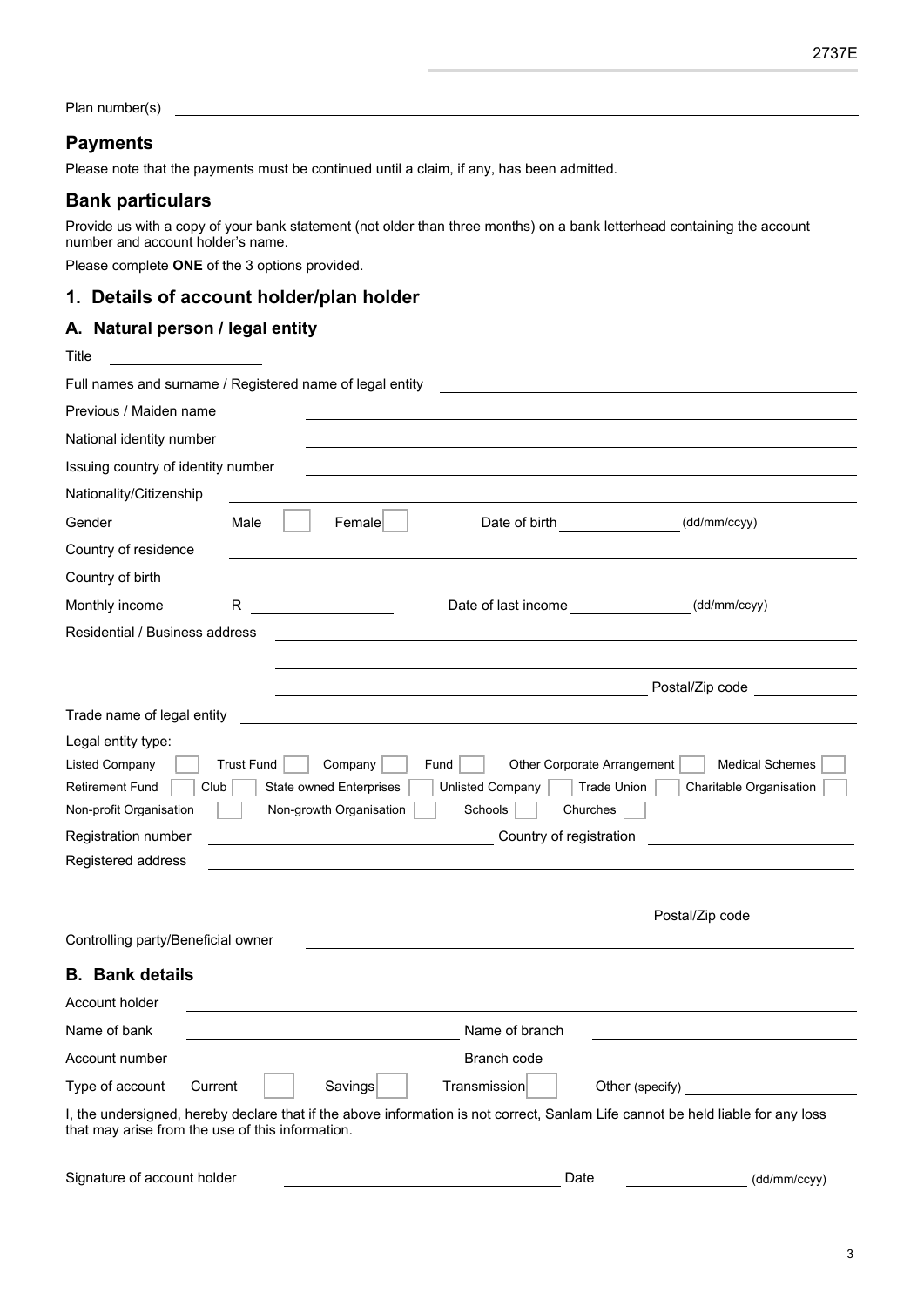Plan number(s)

# **2. Payment to cessionary**

#### **Important**

If any plan, in terms of which a claim is admitted, has been ceded to another institution or person, payment will be made directly to the cessionary in question. The next section must be completed by the cessionary if applicable.

## **A. Natural person / legal entity**

| Title                                                                                                    |                   |                                                                      |                                            |                                                                                                                    |
|----------------------------------------------------------------------------------------------------------|-------------------|----------------------------------------------------------------------|--------------------------------------------|--------------------------------------------------------------------------------------------------------------------|
| Full names and surname / Registered name of legal entity                                                 |                   |                                                                      |                                            |                                                                                                                    |
| Previous / Maiden name                                                                                   |                   |                                                                      |                                            |                                                                                                                    |
| National identity number                                                                                 |                   |                                                                      |                                            |                                                                                                                    |
| Issuing country of identity number                                                                       |                   |                                                                      |                                            |                                                                                                                    |
| Nationality/Citizenship                                                                                  |                   |                                                                      |                                            |                                                                                                                    |
| Gender                                                                                                   | Male              | Female                                                               | Date of birth                              | (dd/mm/ccyy)                                                                                                       |
| Country of residence                                                                                     |                   |                                                                      |                                            |                                                                                                                    |
| Country of birth                                                                                         |                   |                                                                      |                                            |                                                                                                                    |
| Monthly income                                                                                           | R.                |                                                                      | Date of last income <b>Example 20</b>      | (dd/mm/ccyy)                                                                                                       |
| Residential / Business address                                                                           |                   |                                                                      |                                            |                                                                                                                    |
|                                                                                                          |                   |                                                                      |                                            |                                                                                                                    |
|                                                                                                          |                   |                                                                      |                                            | Postal/Zip code                                                                                                    |
| Trade name of legal entity                                                                               |                   |                                                                      |                                            |                                                                                                                    |
| Legal entity type:<br><b>Listed Company</b><br><b>Retirement Fund</b><br>Club<br>Non-profit Organisation | <b>Trust Fund</b> | Company<br><b>State owned Enterprises</b><br>Non-growth Organisation | Fund<br><b>Unlisted Company</b><br>Schools | Other Corporate Arrangement<br><b>Medical Schemes</b><br><b>Trade Union</b><br>Charitable Organisation<br>Churches |
| Registration number<br>Country of registration<br>Registered address                                     |                   |                                                                      |                                            |                                                                                                                    |
|                                                                                                          |                   |                                                                      |                                            |                                                                                                                    |
|                                                                                                          |                   |                                                                      |                                            | Postal/Zip code <b>Solution</b>                                                                                    |
| Controlling party/Beneficial owner                                                                       |                   |                                                                      |                                            |                                                                                                                    |
| <b>B.</b> Bank details                                                                                   |                   |                                                                      |                                            |                                                                                                                    |
| Account holder                                                                                           |                   |                                                                      |                                            |                                                                                                                    |
| Name of bank                                                                                             |                   |                                                                      | Name of branch                             |                                                                                                                    |
| Account number                                                                                           |                   |                                                                      | Branch code                                |                                                                                                                    |
| Type of account<br>Current                                                                               |                   | Savings                                                              | Transmission                               | Other (specify)                                                                                                    |

I, the undersigned, hereby declare that if the above information is not correct, Sanlam Life cannot be held liable for any loss that may arise from the use of this information.

**Or**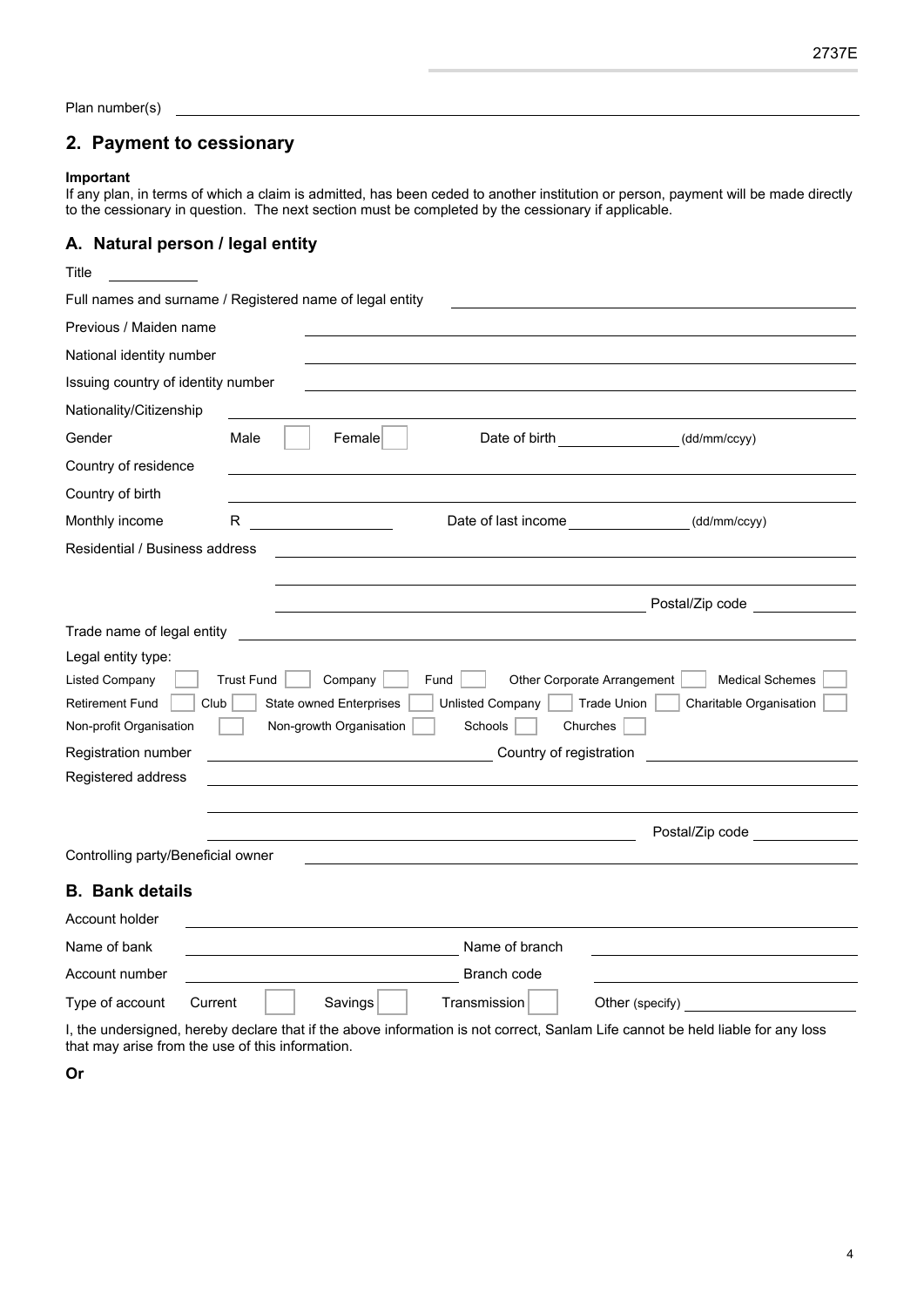|                                                                                    | 2737E                                                                                                                                                                                                                                                            |
|------------------------------------------------------------------------------------|------------------------------------------------------------------------------------------------------------------------------------------------------------------------------------------------------------------------------------------------------------------|
| Plan number(s)                                                                     |                                                                                                                                                                                                                                                                  |
| Payment to cessionary (continued)                                                  |                                                                                                                                                                                                                                                                  |
| I hereby give permission for the cession to be cancelled.                          |                                                                                                                                                                                                                                                                  |
| Name of contact person                                                             | Contact number: ( )                                                                                                                                                                                                                                              |
|                                                                                    |                                                                                                                                                                                                                                                                  |
|                                                                                    | Official stamp of institution <u>example and the state of</u>                                                                                                                                                                                                    |
| Date<br>(dd/mm/ccyy)                                                               |                                                                                                                                                                                                                                                                  |
| 3. Proxy and/or payment to a third party                                           |                                                                                                                                                                                                                                                                  |
| the details below:                                                                 | If the plan owner would prefer the claim/payment to be handled/received by another person/institution, please provide us with                                                                                                                                    |
|                                                                                    | (first names and surname of the plan holder),                                                                                                                                                                                                                    |
| party. (Delete where not applicable)                                               | hereby authorise the person indicated below to handle the claim/receive the payment on my behalf and I indemnify Sanlam Life<br>against any and all claims in respect of, and in connection with, the payment by Sanlam of the amount(s) concerned to this third |
| Initials and surname of the person that<br>could handle the claim on my behalf:    |                                                                                                                                                                                                                                                                  |
| Address                                                                            |                                                                                                                                                                                                                                                                  |
|                                                                                    |                                                                                                                                                                                                                                                                  |
|                                                                                    | Postal/Zip code <b>compared to the control</b>                                                                                                                                                                                                                   |
| Initials and surname of the person that<br>could receive the payment on my behalf: |                                                                                                                                                                                                                                                                  |
| A. Natural person / legal entity                                                   |                                                                                                                                                                                                                                                                  |
| Title                                                                              |                                                                                                                                                                                                                                                                  |
| Full names and surname / Registered name of legal entity                           |                                                                                                                                                                                                                                                                  |
| Previous / Maiden name                                                             |                                                                                                                                                                                                                                                                  |
| National identity number                                                           |                                                                                                                                                                                                                                                                  |
| Issuing country of identity number                                                 |                                                                                                                                                                                                                                                                  |
| Nationality/Citizenship                                                            |                                                                                                                                                                                                                                                                  |

| Monthly income                 | R                 |                                | Date of last income |                             | (dd/mm/ccyy)            |
|--------------------------------|-------------------|--------------------------------|---------------------|-----------------------------|-------------------------|
| Residential / Business address |                   |                                |                     |                             |                         |
|                                |                   |                                |                     |                             |                         |
|                                |                   |                                |                     |                             | Postal/Zip code         |
| Trade name of legal entity     |                   |                                |                     |                             |                         |
| Legal entity type:             |                   |                                |                     |                             |                         |
| <b>Listed Company</b>          | <b>Trust Fund</b> | Fund<br>Company                |                     | Other Corporate Arrangement | <b>Medical Schemes</b>  |
| <b>Retirement Fund</b><br>Club |                   | <b>State owned Enterprises</b> | Unlisted Company    | Trade Union                 | Charitable Organisation |
| Non-profit Organisation        |                   | Non-growth Organisation        | Schools             | Churches                    |                         |
| <b>Registration number</b>     |                   |                                |                     | Country of registration     |                         |

Gender Male Female Bate of birth (dd/mm/ccyy)

Country of residence

Country of birth